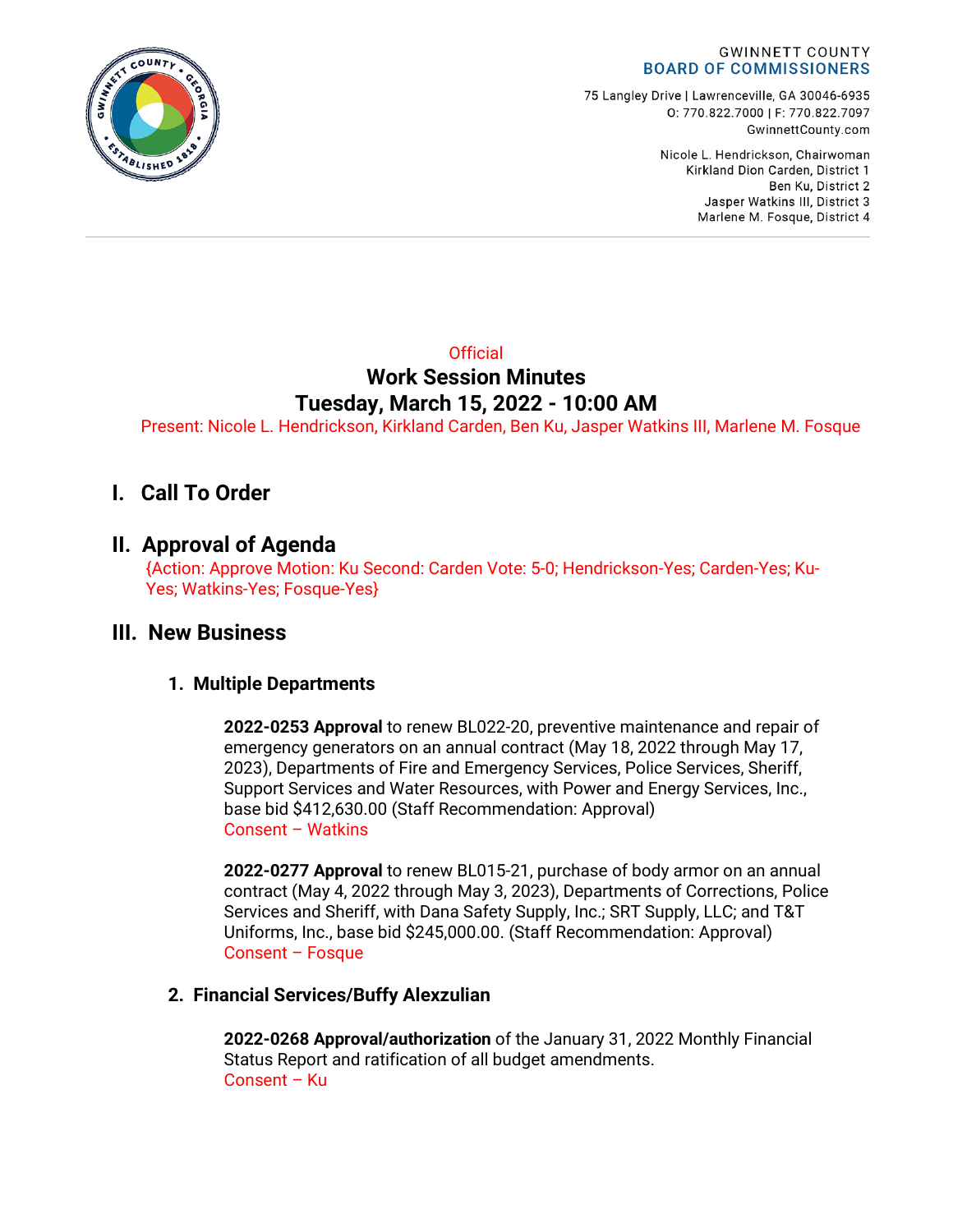### **III. New Business**

#### **3. Information Technology Services/Dorothy Parks**

**2022-0266 Approval** to renew RP022-18, ITS professional staffing resources on an annual contract (April 1, 2022 through March 31, 2023), per the attached recommendation letter, base amount \$9,689,363.00 (negotiated cost savings of approximately \$58,140.00). (Staff Recommendation: Approval) Consent – Fosque

**2022-0267 Approval** to renew BL025-21, purchase of Adobe software renewal subscriptions on an annual contract (May 5, 2022 through May 4, 2023), with Digital Information Services, LLC, base bid \$158,798.65. (Staff Recommendation: Approval) Consent – Fosque

**2022-0270 Approval** to renew OS014-21, provision of Oracle products, services, licenses and support on an annual contract (May 31, 2022 through May 30, 2023), with Mythics, Inc., using a competitively procured Region 4 National Intergovernmental Purchasing Alliance contract, base amount \$485,483.42. (Staff Recommendation: Approval) Consent – Carden

#### **4. Law Department/Michael P. Ludwiczak**

**2022-0156 Approval/authorization** for Declaration of Taking Condemnation proceedings for the property of Woodchuck Management, LLC, Oasis at Home, Inc. d/b/a North Atlantic Fireplace, and First-Citizens Bank & Trust Company, consisting of 11,934.00 square feet of fee simple right of way, and 13,754.52 square feet of 12-month temporary demolition easement, Tax Parcel No. R6244 018, 950 South Peachtree Street, amount \$781,500.00. Subject to approval as to form by the Law Department. This project is funded by the 2017 SPLOST program.

Consent – Ku

**2022-0254 Approval/authorization** for Declaration of Taking Condemnation proceedings for the property of Harmony International, LLC, successor by conversion to Harmony International, Inc., and Nara Bank, N.A., consisting of 731.10 square feet of fee simple right of way, 1,070.84 square feet of permanent construction easement, and 784.08 square feet of 48-month temporary driveway easements, Tax Parcel No. R6244 086, 6399 Jimmy Carter Boulevard, amount \$357,100.00. Subject to approval as to form by the Law Department. This project is funded by the 2017 SPLOST program. Consent – Ku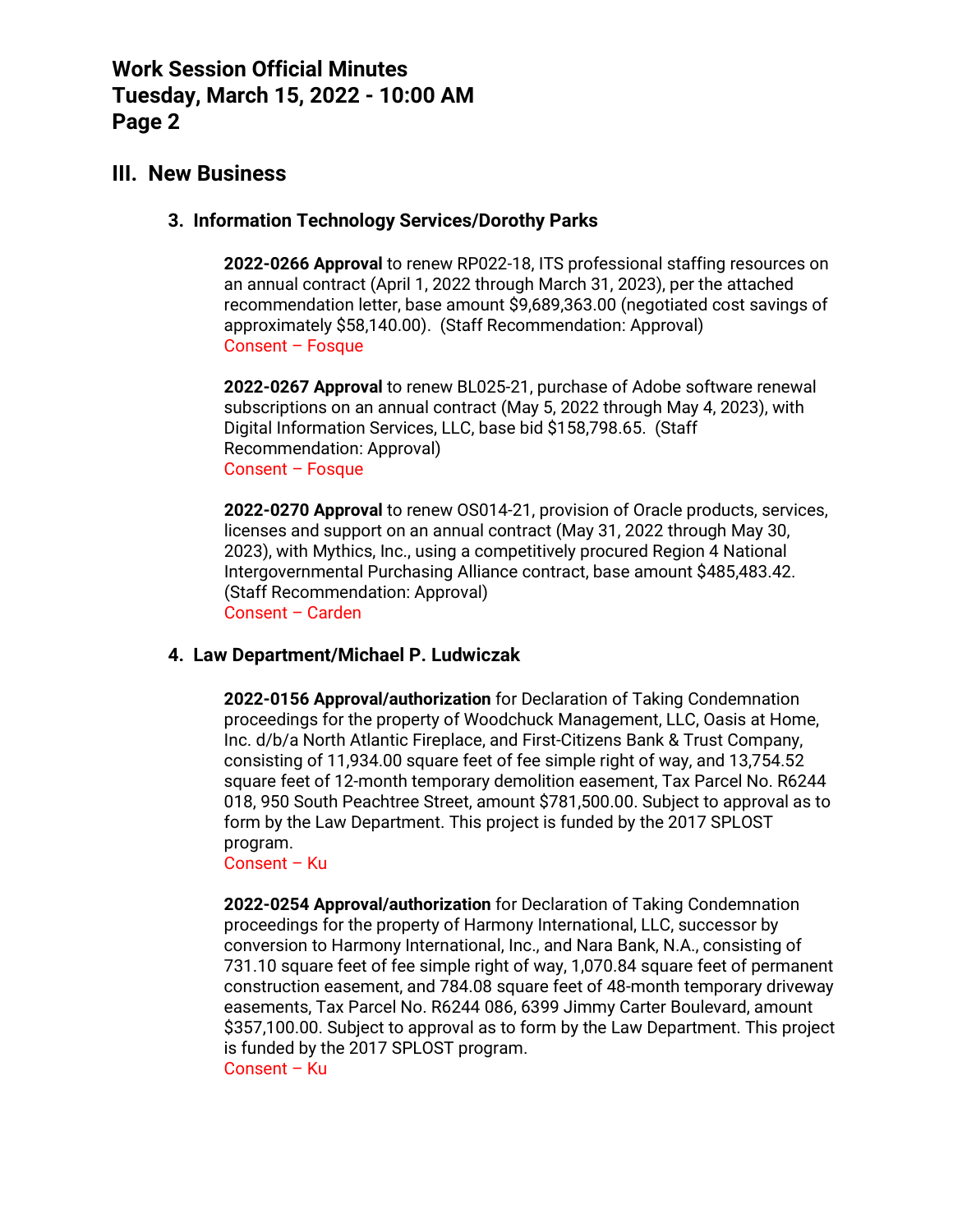### **III. New Business**

#### **4. Law Department/Michael P. Ludwiczak**

**2022-0255 Approval/authorization** for Declaration of Taking Condemnation proceedings for the property of Matthews Family Investments, LLC, Wells Fargo Bank, National Association, City National Bank of Florida, Prefoc Five Limited Partnership, and First States Investors 4000C, LLC, consisting of 2,162.33 square feet of fee simple right of way, 4,900.11 square feet of permanent construction easements, and 827.64 square feet of 48-month temporary driveway easements, Tax Parcel No. R6244 010C, 6155 Buford Highway, amount \$124,100.00. Subject to approval as to form by the Law Department. This project is funded by the 2017 SPLOST program.

Consent – Ku

**2022-0256 Approval/authorization** for Declaration of Taking Condemnation proceedings for the property of Cecilio A. Palacios, Silvia Palacios, and Peoples Bank and Trust, consisting of 20,107.22 square feet of fee simple right of way and 3,385.00 square feet of 48-month temporary driveway easement, Tax Parcel Nos. 7264 002 and 7264 003, 3018 North Bogan Road and 4379 Thompson Mill Road, amount \$304,300.00. Subject to approval as to form by the Law Department. This project is funded by the 2017 SPLOST program. Consent – Fosque

#### **5. Police Services/James D. McClure**

**2022-0252 Approval** to renew BL050-20, provision of helicopter inspection, maintenance and repair on an annual contract (May 23, 2022 through May 22, 2023), with Rotor Resources, LLC, base bid \$510,000.00. (Staff Recommendation: Approval) Consent – Watkins

**2022-0303 Approval** to apply for and accept, if awarded, a grant by the Georgia Emergency Management and Homeland Security Agency (GEMA/HS), in the amount of \$6,000.00. Funds will be used to purchase supplies and equipment, conduct health evaluations/screenings and grooming for the Explosive Detection K9's. The grant is 100% funded by GEMA/HS and does not require a County match. Approval/Authorization for the Chairwoman or designee to execute grant documents and all related documents. Subject to approval as to form by the Law Department. Contract to follow award. Consent – Fosque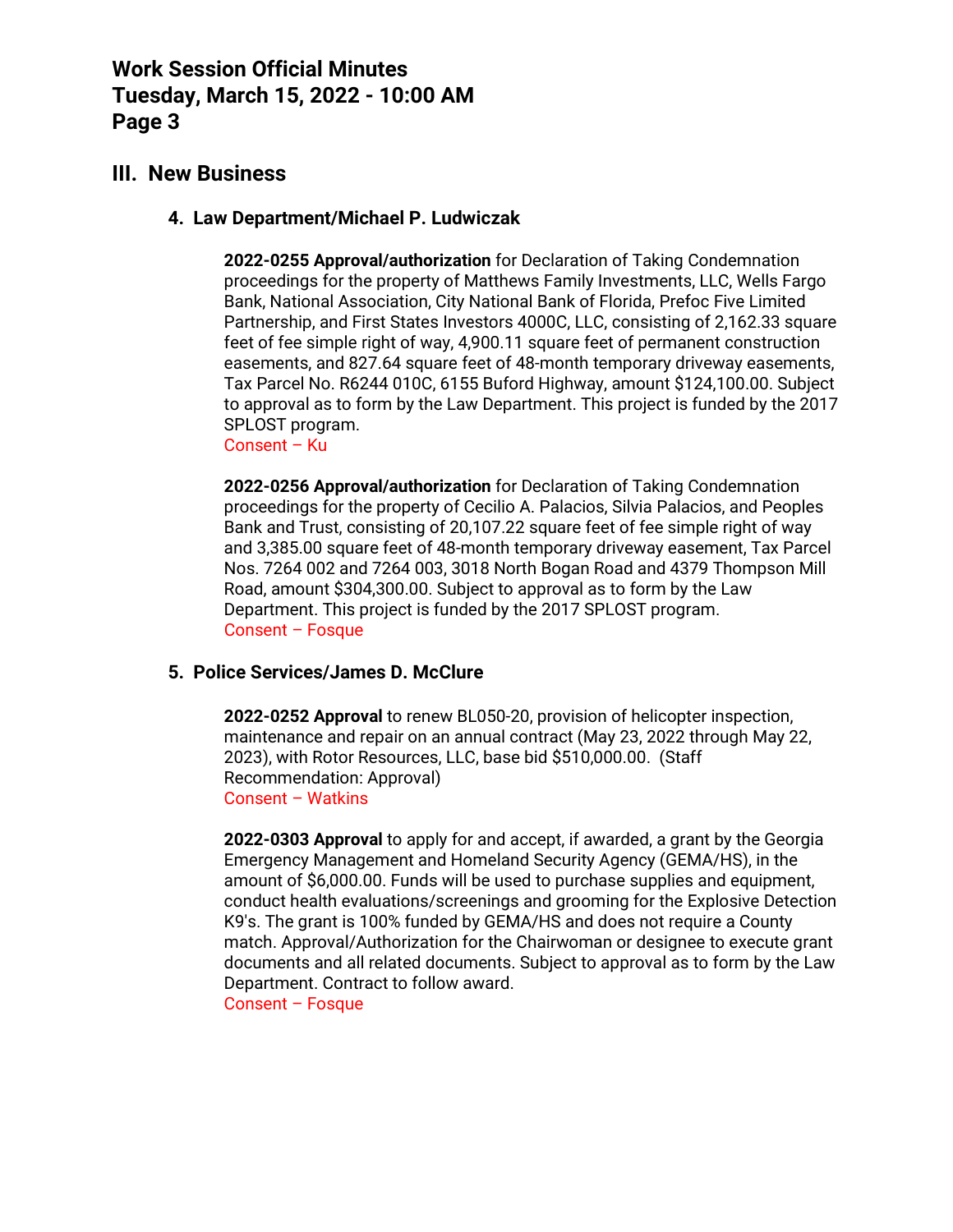## **III. New Business**

#### **5. Police Services/James D. McClure**

**2022-0304 Approval** to apply for and accept, if awarded, a grant by the Georgia Emergency Management and Homeland Security Agency (GEMA/HS), in the amount of \$34,986.00. Funds will be used to procure supplies and equipment for the Hazardous Device Unit to build and enhance the community's capabilities in Homeland Security. The grant is 100% funded by GEMA/HS and does not require a County match. Approval/Authorization for the Chairwoman or designee to execute grant documents and all related documents. Subject to approval as to form by the Law Department. Contract to follow award. Consent – Fosque

### **6. Support Services/Angelia Parham**

**2022-0264 Award BL001-22**, Gwinnett County Animal Welfare crematory replacement project, to Multiplex, LLC, amount not to exceed \$260,000.00. Contract to follow award. Subject to approval as to form by the Law Department. (Staff Recommendation: Award) Consent – Fosque

**2022-0287 Award OS007-22**, purchase of furniture for the Gwinnett County Police Training Center expansion project, per the attached recommendation letter, using a competitively procured State of Georgia contract, \$317,683.28. (Staff Recommendation: Award) Consent – Fosque

**2022-0317 Award OS010-22**, provision of a turnkey on-site vehicle and equipment maintenance parts operation on an annual contract (April 1, 2022 through March 31, 2023), to Genuine Parts Company d/b/a NAPA Auto Parts, using a competitively procured State of Georgia contract, base amount \$6,000,000.00. Contract to follow award. Subject to approval as to form by the Law Department. (Staff Recommendation: Award) Consent – Fosque

### **7. Transportation/Lewis Cooksey**

**2022-0285 Award BL012-22**, resurfacing of County roads on a term contract, to E.R. Snell Contractor, Inc., base bid \$28,105,715.00. Contract to follow award. Subject to approval as to form by the Law Department. This contract is funded 75% by the 2017 SPLOST program and 25% by the Georgia Department of Transportation (GDOT). (Staff Recommendation: Award) Consent – Fosque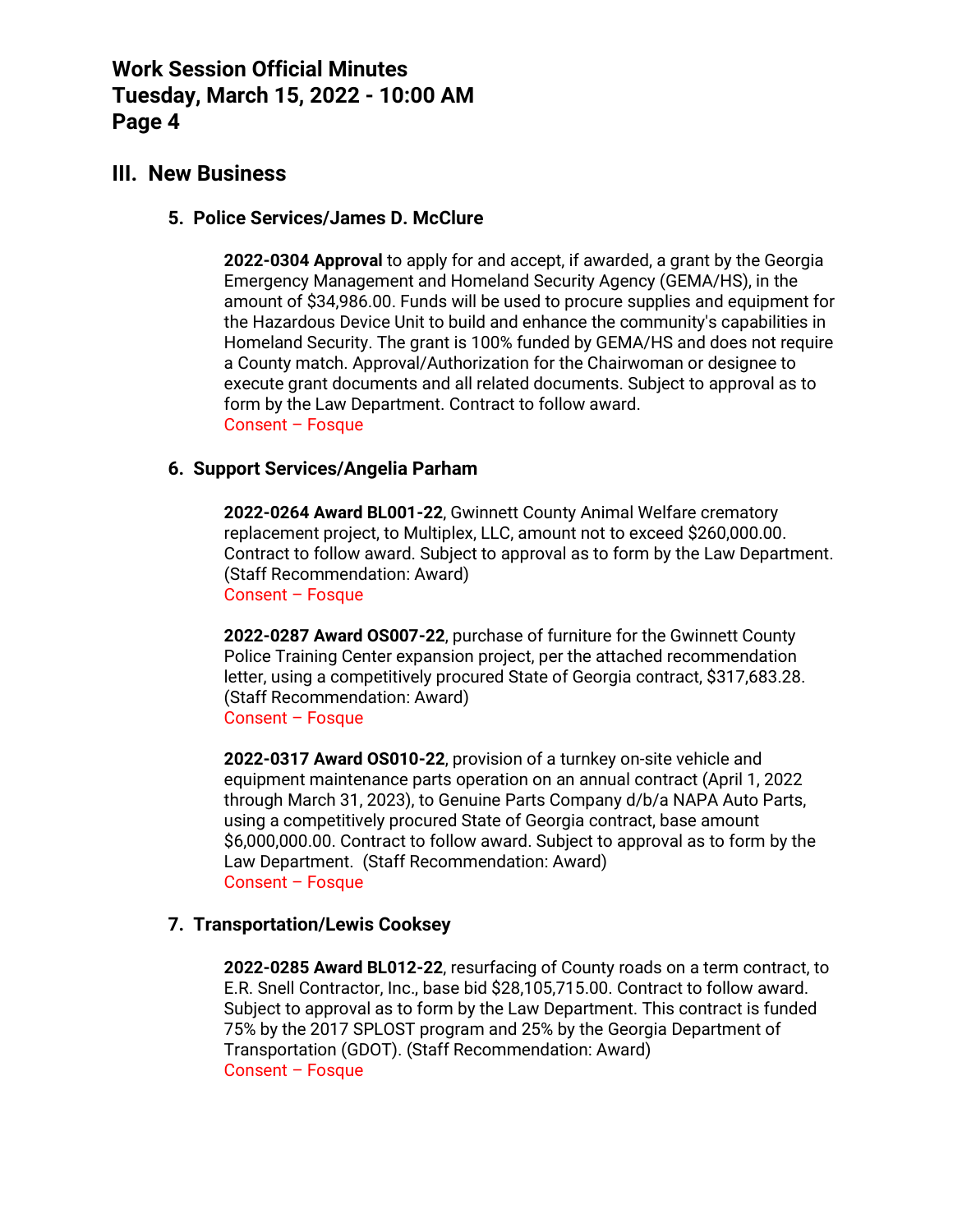### **III. New Business**

#### **7. Transportation/Lewis Cooksey**

**2022-0316 Approval** to renew BL007-20, purchase of hot asphaltic mix on an annual contract (March 15, 2022 through March 14, 2023), with E.R. Snell Contractor, Inc.; Metro Materials, Inc.; and Pittman Construction Company, base bid \$300,000.00. (Staff Recommendation: Approval) Consent – Watkins

**2022-0251 Approval** of incorporation of Lake Lanier Heights Road into the Gwinnett County Speed Hump Program. Total estimated cost is \$29,638.05. This project is funded by the 2017 SPLOST Program. Subject to approval as to form by the Law Department. (Staff Recommendation: Approval) Consent – Carden

**2022-0262 Approval** of incorporation of Lake Drive into the Gwinnett County Speed Hump Program. Total estimated cost is \$39,444.12. This project is funded by the 2017 SPLOST Program. Subject to approval as to form by the Law Department. (Staff Recommendation: Approval) Consent – Watkins

**2022-0257 Approval** for a determination by the Board of Commissioners that special conditions exist within the area of McCord Livsey Road, as to the health, safety and welfare of the persons or properties within said area, that may justify the creation of a Special Assessment District to provide speed humps, and for direction to the Department of Transportation to prepare a recommendation and proceed with a public hearing for the incorporation of McCord Livsey Road into the Gwinnett County Speed Hump Program. Subject to approval as to form by the Law Department. (Staff Recommendation: Approval) Consent – Watkins

**2022-0259 Approval** to declare the Gwinnett County Transit Compressed Natural Gas Fueling Facility (Asset # 301542-0 & 301542-1), located at 2880 Remington Park Court, Norcross, Georgia, as surplus/salvage, to be disposed of in accordance with the Gwinnett County Code of Ordinances. (Staff Recommendation: Approval) Consent – Ku

**2022-0261 Approval/authorization** for the Chairwoman to execute an Intergovernmental Agreement with the City of Lilburn regarding Maintenance of Wayfinding Signage. The City will be responsible for all costs associated with the installation and maintenance of this project. There will be no cost to the County. Subject to approval as to form by the Law Department. (Staff Recommendation: Approval)

Consent – Carden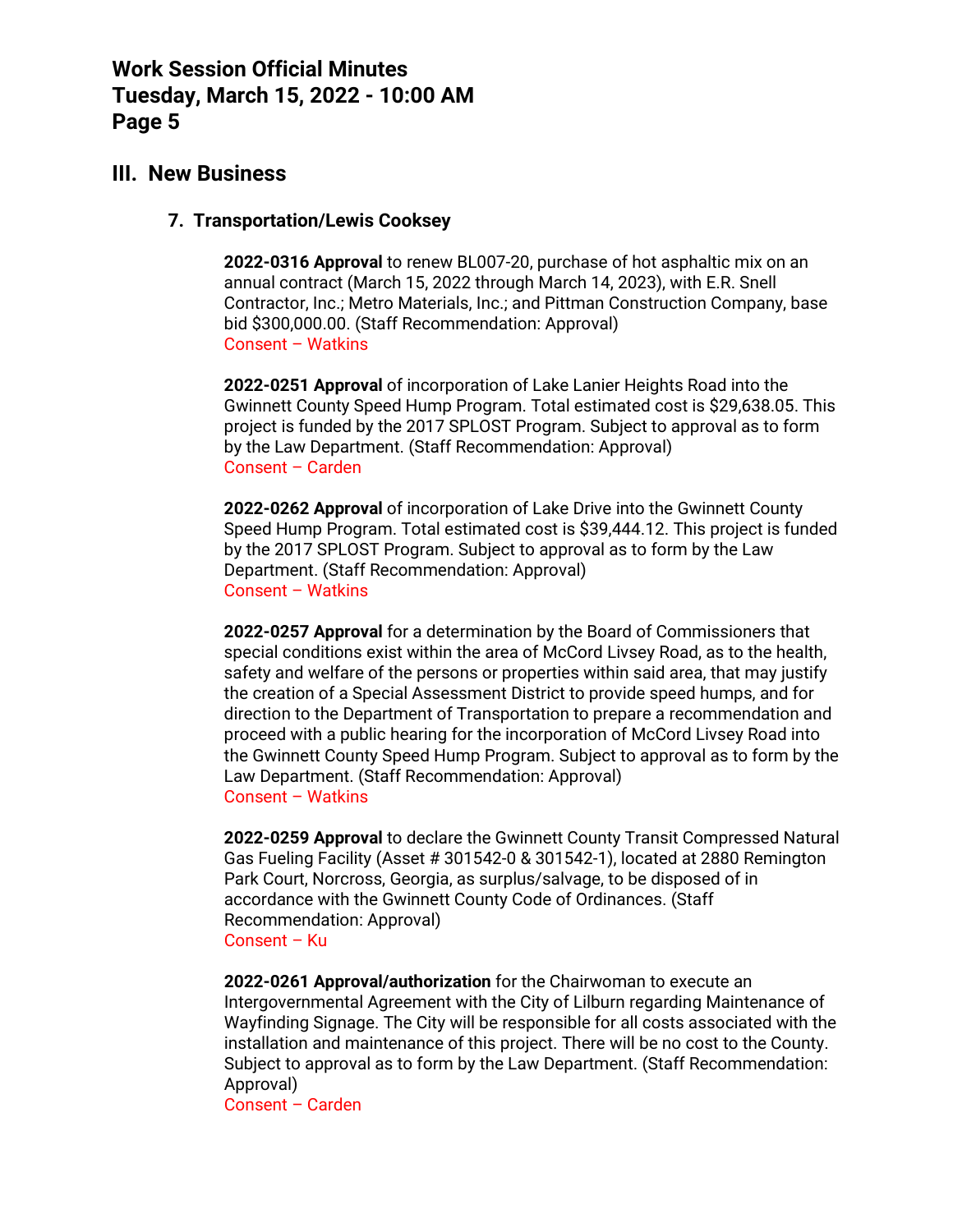## **III. New Business**

#### **7. Transportation/Lewis Cooksey**

**2022-0286 Award OS006-22**, purchase of fourteen (14) paratransit and microtransit vehicles, to Creative Bus Sales, using a competitively procured State of Georgia contract, \$2,268,593.60. This project is funded 80% by the Federal Transit Administration (FTA). (Staff Recommendation: Award) (Transit Advisory Board Approved on January 5, 2022, Vote 4-0.) Consent – Ku

**2022-0318 Approval/authorization** for the Chairwoman to execute a Purchase and Sale Agreement with William E. Abrams IV, on the Sugarloaf Parkway Extension Phase II project, including authority to execute any and all related documents necessary to consummate the transaction. This agreement involves the purchase of 2.50 acres of fee simple right of way at a cost of \$1,500,000.00. Subject to approval as to form by the Law Department. This agreement is funded by the 2014 SPLOST Program. (Staff Recommendation: Approval) Consent – Carden

#### **8. Water Resources/Tyler Richards**

**2022-0263 Award BL133-21**, Upper North Zone pressure sustaining valve and vault project, to Anderson Grading and Pipeline, LLC, amount not to exceed \$158,196.00. Contract to follow award. Subject to approval as to form by the Law Department. (Staff Recommendation: Award) Consent – Watkins

**2022-0284 Award BL013-22**, construction of the F. Wayne Hill Water Resources Center and Water Innovation Center fire flow, to Universal Underground Utility Contractors, Inc., amount not to exceed \$716,754.00. Contract to follow award. Subject to approval as to form by the Law Department. (Staff Recommendation: Award) (Water and Sewerage Authority Approved on March 7, 2022, Vote 3-0.) Consent – Fosque

**2022-0307 Award OS005-22**, products and services for JDV equipment on an annual contract (March 15, 2022 through March 14, 2023), to Cornerstone H2O, LLC, base amount \$450,000.00. (Staff Recommendation: Award) Consent – Carden

**2022-0310 Award BL007-22**, Rakestraw Street and Webb Drive water main replacement, to The Dickerson Group, Inc., amount not to exceed \$260,945.00. Contract to follow award. Subject to approval as to form by the Law Department. (Staff Recommendation: Award) Consent – Watkins